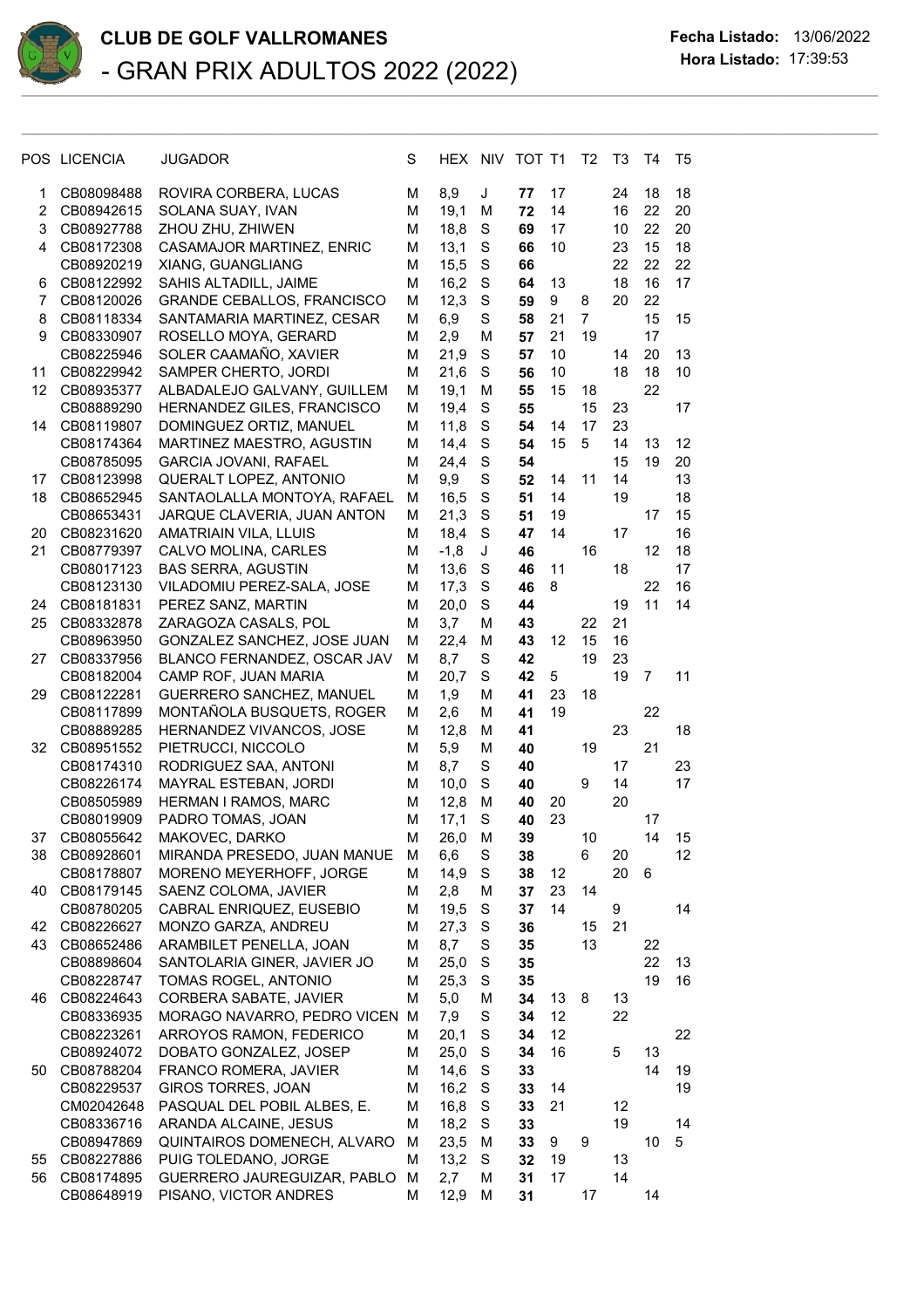

|     | POS LICENCIA             | <b>JUGADOR</b>                                        | S      | HEX NIV TOT T1 |             |          |    | T <sub>2</sub> | T <sub>3</sub> | Τ4 | T5             |
|-----|--------------------------|-------------------------------------------------------|--------|----------------|-------------|----------|----|----------------|----------------|----|----------------|
|     | CB08650619               | TORRECILLA RODRIGUEZ, JOSE                            | М      | 14,6           | S           | 31       | 15 |                | $\overline{2}$ |    | 14             |
|     | CB08268068               | <b>CASTELL FERRE, JOSEP</b>                           | M      | 14,9           | S           | 31       |    |                |                | 13 | 18             |
|     | CB00086366               | LIU, JIE                                              | м      | 17,2           | M           | 31       | 15 |                |                |    | 16             |
|     | CB08122068               | SEGARRA RAURELL, JOAN CARLE                           | M      | 17,6           | $\mathbf S$ | 31       | 13 |                |                |    | 18             |
| 62  | CB08224647               | SANZ GONZALEZ, ANTONIO                                | M<br>M | 27,2           | S<br>M      | 30       |    | 11             | 18             | 18 | 12             |
| 63  | 0203152910<br>CB08912751 | GONZALEZ ORTIZ, MARIO<br>HE, JIN                      | M      | 6,8<br>12,2    | S           | 29<br>29 | 13 |                |                | 16 |                |
|     | CB08917111               | REGAS ESTEVE, JOAQUIN                                 | M      | 12,8           | S           | 29       |    |                | 12             |    | 17             |
|     | CB08929291               | CORONADO MARTINEZ, ANGEL                              | M      | 16,6           | S           | 29       | 11 |                | 18             |    |                |
|     | CB08973085               | KARAKI KARAKI, MAZEN                                  | M      | 22,1           | M           | 29       | 23 | 6              |                |    |                |
|     | CB08917983               | LOPEZ CARRACEDO, NAZARIO                              | M      | 22,4           | M           | 29       |    | 14             | 15             |    |                |
| 69  | CB08793777               | VILLAR FIGUEROLA, JAN                                 | М      | 3,1            | J           | 28       |    | 9              | 19             |    |                |
|     | CB08120371               | DEMONT, NICOLAS                                       | М      | 6,4            | S           | 28       |    | 9              |                | 19 |                |
|     | CB08119297               | VILA MIGUEL, SANTIAGO                                 | М      | 7,3            | S           | 28       |    | 11             | 17             |    |                |
|     | CB08230447               | PUIG SOLDEVILA, JOSE                                  | M      | 12,1           | S           | 28       |    |                |                | 9  | 19             |
| 73  | CB08023740               | SANCHEZ ANGRILL, LUIS                                 | M      | 13,3           | $\mathbf S$ | 27       | 12 |                |                | 15 |                |
|     | CB08176936               | WALTER FIBLA, JUAN                                    | M      | 20,9           | $\mathbf S$ | 27       |    |                | 10             | 13 | $\overline{4}$ |
| 75  | CB08660162               | DALLEMAGNE, GUILLAUME                                 | M      | 9,8            | $\mathbf S$ | 26       |    | 14             |                |    | 12             |
| 76  | CB08030924               | LA LUETA LLERENA, PEDRO                               | M      | 11,4           | $\mathbf S$ | 25       |    |                | 14             |    | 11             |
|     | CB08981653               | FISHER, DAMIEN AMADEUS                                | М      | 16,9           | M           | 25       | 12 |                |                | 13 |                |
| 78  | CB08337795               | CAROL GRAU, ILDEFONSO                                 | М      | 13,1           | S           | 24       |    |                |                | 12 | 12             |
|     | CB08914298               | YAGO ALCAZAR, EDUARDO                                 | М      | 24,3           | S           | 24       |    |                |                | 24 |                |
| 80  | CB08008062<br>CB00061430 | CORBERA MUNNE, CARLOS<br>LEE LEE, SUNGJIN             | М<br>M | 3,1<br>24,4    | S<br>S      | 23<br>23 | 14 | 9              |                | 23 |                |
| 82  | CB08121134               | PINAR CASANOVA, TONI                                  | M      | 15,0           | $\mathbf S$ | 22       | 22 |                |                |    |                |
|     | CB08172103               | DOMINGUEZ MARTINEZ, LUIS                              | M      | 15,0           | $\mathbf S$ | 22       |    |                |                | 22 |                |
|     | CB08120293               | PEREZ FERNANDEZ, FRANCISCO                            | M      | 16,0           | $\mathbf S$ | 22       | 22 |                |                |    |                |
|     | CB08175540               | ARGEMI FREGMAN, HECTOR                                | M      | 19,7           | S           | 22       | 22 |                |                |    |                |
| 86  | CB08692885               | SANTOLARIA GINER, MIGUEL AN                           | M      | 8,2            | S           | 21       |    |                |                |    | 21             |
|     | CB64270268               | ROMERO MARTINEZ, ANGEL                                | M      | 9,4            | $\mathbf S$ | 21       | 21 |                |                |    |                |
|     | CB08163587               | TEEUWEN, AGUSTIN                                      | M      | 12,2           | M           | 21       |    |                | 21             |    |                |
|     | CB28231264               | CENTELL NIETO, SERGIO                                 | M      | 21,9           | $\mathbf S$ | 21       |    |                | 21             |    |                |
|     | CB08815055               | ALVAREZ LOPEZ, JUAN LUIS                              | M      | 22,0           | S           | 21       | 21 |                |                |    |                |
| 91  | CB08048362               | BERTRAN MAINOU, JOSE M.                               | M      | 4,3            | S           | 20       |    |                |                | 20 |                |
|     | CB08785258               | COLOMA RIBERA, JORDI                                  | M      | 8,5            | M           | 20       |    | 20             |                |    |                |
|     | CB08229487               | ARISA XARRIE, PERE                                    | M      | 16,1           | $\mathbf S$ | 20       | 20 |                |                |    |                |
| 94  | CB08084836               | CIURANA FARRE, ALBERTO                                | М      | 6,7            | S           | 19       |    | 10             |                | 9  |                |
|     | CB08786343               | PUEYO VERGARA, JOSE ENRIQUE                           | M      | 27,5 S         |             | 19       |    |                |                |    | 19             |
|     | CB08276871<br>CB08180282 | ESTEBAN LUPION, FERMIN<br>ESCAYOLA SALVADO, FRANCISCO | M<br>M | 30,3           | S           | 19       | 19 |                | 18             |    |                |
| 97  | CB08972745               | FERNANDEZ GIL, FELIPE                                 | M      | 14,6<br>16,8   | S<br>M      | 18<br>18 |    | 18             |                |    |                |
|     | CB08270033               | MIRALLES FALCO, JORGE                                 | M      | 19,4           | S           | 18       |    |                |                | 18 |                |
|     | CB00957104               | KIM, CHANG SUNG                                       | M      | 26,3           | M           | 18       |    |                |                | 18 |                |
|     | CB08642566               | ZARAGOZA CASALS, MARC                                 | M      | 27,2           | M           | 18       |    |                | 18             |    |                |
|     | CB00995651               | ALSINA NAVARRO, CARLES                                | M      | 35,0           | S           | 18       |    |                |                |    | 18             |
| 103 | CB08062550               | GUERRERO GARCIA, BORJA                                | M      | $-0,9$         | М           | 17       |    | 17             |                |    |                |
|     | CB28275260               | CAMACHO RAMONET, NIL                                  | M      | 3,2            | М           | 17       |    | 17             |                |    |                |
|     | CB08224646               | CORBERA SABATE, CARLOS                                | M      | 6,6            | M           | 17       |    | 17             |                |    |                |
|     | CB08916405               | SEGUEL PINTO, JUAN PABLO                              | M      | 11,8           | M           | 17       | 17 |                |                |    |                |
|     | CB08087596               | PEREZ VIRGILI, JOSE LUIS                              | M      | 12,3           | S           | 17       |    |                |                | 17 |                |
|     | CB08123346               | <b>GARCIA MARTIN, JOSE</b>                            | M      | 13,8           | $\mathbf S$ | 17       |    |                |                | 17 |                |
|     | CB08335098               | ESPIGA TUGAS, FRANCISCO JAV                           | M      | 17,3           | S           | 17       |    |                |                |    | 17             |
|     | CB08270827               | COVISA LOPEZ, ENRIC                                   | M      | 20,7           | S           | 17       |    |                |                | 14 | 3              |
|     | CB08899731               | MAÑANES BOIX, ALFONSO                                 | M      | 24,5           | S           | 17       | 17 |                |                |    |                |
|     | CB00988899               | SECORUN LUPON, OSCAR                                  | M      | 25,5           | M           | 17       |    |                | 17             |    |                |
|     | CB08232707<br>CB08981244 | SANFELIU CORTES, FEDERICO<br>LEE, KEUNUK              | M<br>M | 26,1<br>29,4   | S<br>M      | 17<br>17 | 17 |                |                | 17 |                |
|     |                          |                                                       |        |                |             |          |    |                |                |    |                |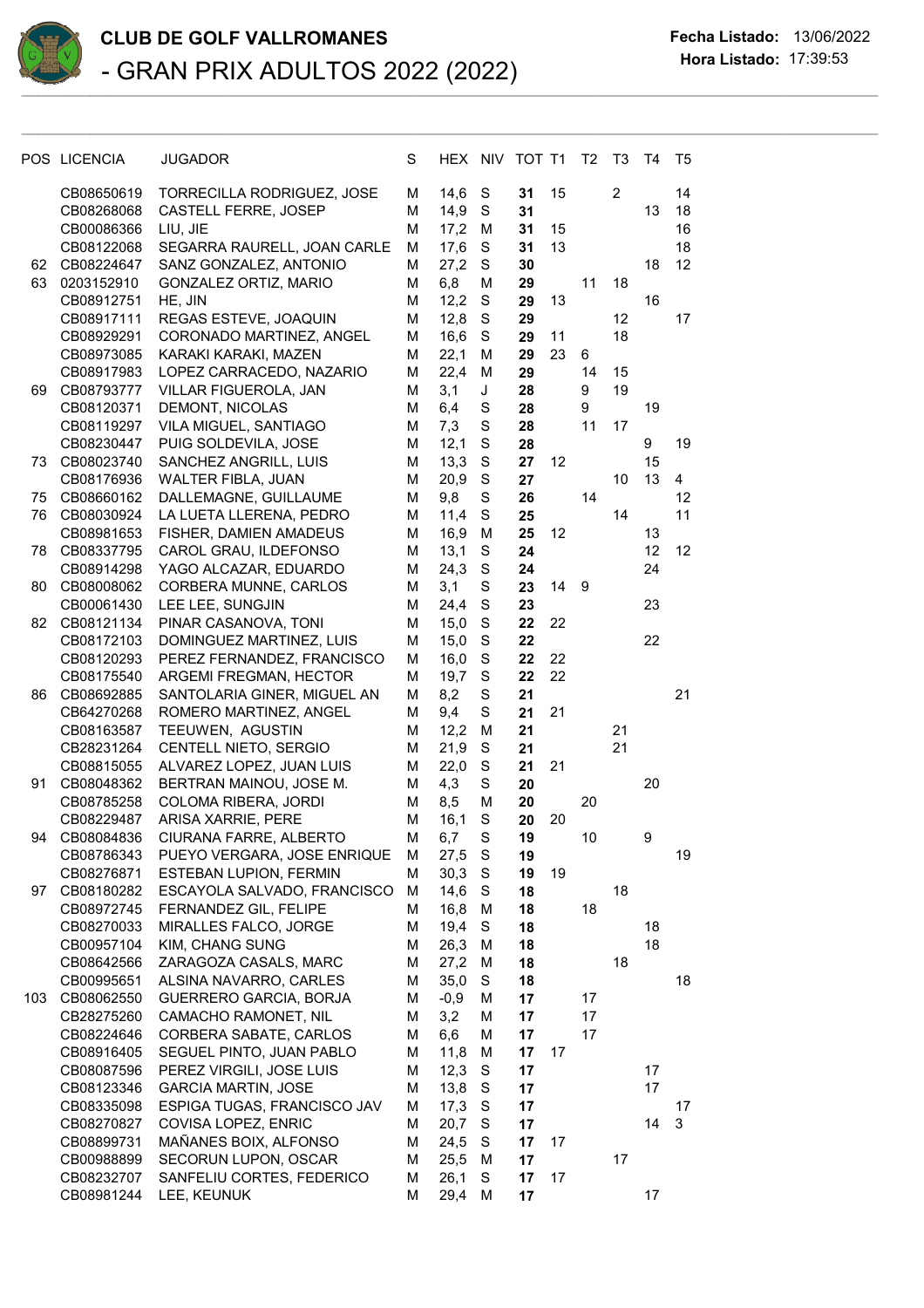

## **CLUB DE GOLF VALLROMANES Fecha Listado:** 13/06/2022 **Hora Listado:** 17:39:53 - GRAN PRIX ADULTOS 2022 (2022) \_\_\_\_\_\_\_\_\_\_\_\_\_\_\_\_\_\_\_\_\_\_\_\_\_\_\_\_\_\_\_\_\_\_\_\_\_\_\_\_\_\_\_\_\_\_\_\_\_\_\_\_\_\_\_\_\_\_\_\_\_\_\_\_\_\_\_\_\_\_\_\_\_\_\_\_\_\_\_\_\_\_\_\_\_\_\_\_\_\_\_\_\_\_\_\_\_\_

|     | POS LICENCIA             | <b>JUGADOR</b>                                          | S      | HEX NIV      |               | TOT T1   |    | T <sub>2</sub> | T <sub>3</sub> | T <sub>4</sub> | T5             |
|-----|--------------------------|---------------------------------------------------------|--------|--------------|---------------|----------|----|----------------|----------------|----------------|----------------|
| 115 | CB08893853               | MCLOUGHLIN, ALEXIS JAMES                                | M      | 3,8          | M             | 16       |    | 16             |                |                |                |
|     | CB08937341               | COLOMER OLIVA, ANTONIO                                  | M      | 11,4         | S             | 16       |    |                |                |                | 16             |
|     | CB08226624               | CIURO MUÑOZ, JUAN JOSE                                  | M      | 16,4         | S             | 16       |    |                |                |                | 16             |
|     | CB08230225               | PIJOAN CALONGE, ANTONI                                  | м      | 17,3         | $\mathbf S$   | 16       |    |                |                |                | 16             |
|     | CB08178452               | CASELLAS GAMIZ, FRANCISCO                               | M      | 25,6         | $\mathbf S$   | 16       |    |                |                |                | 16             |
| 120 | CB08994198               | <b>GARCIA CHACON, JOSE MARIA</b>                        | M      | 0,8          | M             | 15       |    | 15             |                |                |                |
|     | CB08794458               | SILVA BALBOA, DARIO                                     | М      | 1,7          | J             | 15       |    | 15             |                |                |                |
|     | CB00177241               | LOPEZ PEREZ, ANTONIO                                    | M      | 6,2          | S             | 15       |    |                |                |                | 15             |
|     | CBB1925630               | CHOI, CHUL HO                                           | M      | 7,9          | M             | 15       |    |                |                | 15             |                |
|     | CB00957100               | LIM, DONG HYUN                                          | M      | 13,7         | M             | 15       |    |                |                | 15             |                |
|     | CB08336274               | LOUBES, CHARLES GASTON RAPH                             | M      | 14,2         | $\mathbf S$   | 15       |    | 3              | 12             |                |                |
|     | CB00753957               | PABLOS RUIZ, JOSE MARIA                                 | M      | 17,1         | $\mathbf S$   | 15       |    |                |                | 8              | $\overline{7}$ |
|     | CB08025241               | LLOVET PARELLADA, FRANCISCO                             | M      | 18,4         | S             | 15       |    |                | $\overline{7}$ | 8              |                |
|     | CB08954137               | CHUNG, ONE                                              | м      | 21,6         | М             | 15       |    |                |                | 15             |                |
|     | CB00223524               | VILAR VALLS, JULIO                                      | M      | 22,8         | S             | 15       |    |                |                |                | 15             |
|     | CB79125036               | PEÑAS BATICON, JOSE LUIS                                | M      | 22,8         | S             | 15       |    |                | 15             |                |                |
|     | CB08119767               | ROSES ESCALER, ALFREDO                                  | м      | 26,5         | M             | 15       |    |                |                |                | 15             |
|     | CB08275297               | MUMBRU DODDS, JAIME                                     | M      | 26,6         | S             | 15       |    |                | 15             |                |                |
| 133 | CB08883750               | BOFARULL BALLESTE, MARC                                 | M      | 1,4          | J             | 14       |    | 14             |                |                |                |
|     | CB08175090               | GONGORA CARMONA, FRANC                                  | M      | 2,4          | M             | 14       |    | 14             |                |                |                |
|     | CB08274915               | QUIRANTE ESPAÑA, FELIPE                                 | M      | 11,8         | $\mathbf S$   | 14       | 14 |                |                |                |                |
|     | CB08122450               | <b>VICENT FERRER, ALBERTO</b>                           | M      | 11,9         | $\mathbf S$   | 14       | 14 |                |                |                |                |
|     | CB08125093               | VIÑAS BERROCAL, ANTONIO                                 | M      | 26,5         | M             | 14       |    |                | 4              | 10             |                |
| 138 | CB28083528               | PUYOL PASTOR, OCTAVI                                    | M      | $-2,6$       | M             | 13       |    |                |                |                | 13             |
|     | CB18115825               | RIBA TORNEDELACREU, RAMON                               | M      | 3,9          | M             | 13       | 13 |                |                |                |                |
|     | CB08925098               | PINILLA PIQUERAS, DAVID                                 | M      | 7,6          | M             | 13       |    | 13             |                |                |                |
|     | CB08272827               | GONZALEZ GIMENEZ, ALBERTO                               | M      | 10,5         | S             | 13       |    | 13             |                |                |                |
|     | CB08754476<br>CB08122962 | <b>FARRES PIGUILLEM, ERNEST</b><br>JOVER MARFA, IGNACIO | M<br>M | 10,9<br>12,8 | M<br>S        | 13<br>13 | 13 |                | 13             |                |                |
|     | CB08024173               | FONT ESCOFET, ALEJANDRO                                 | M      | 16,7         | S             | 13       |    |                |                |                | 13             |
|     | CB08330364               | XUN, YU                                                 | M      | 18,8         | $\mathbf S$   | 13       | 13 |                |                |                |                |
|     | CB00990602               | <b>VIVES AMBROS, SERGI</b>                              | M      | 20,0         | M             | 13       |    | 13             |                |                |                |
|     | CB08119763               | <b>BASTEIRO MAROTO, LUIS</b>                            | M      | 20,5         | $\mathbf S$   | 13       |    |                |                |                | 13             |
| 148 | CB08908883               | MAS MIRET, IGNASI                                       | M      | 5,2          | M             | 12       |    | 12             |                |                |                |
|     | CB08179149               | <b>GUERRERO GARCIA, JAVIER</b>                          | M      | 6,0          | M             | 12       |    | 12             |                |                |                |
|     | CB08021069               | ROVIRA MATA, GERARDO                                    | M      | 12,0         | $\mathbf S$   | 12       |    |                | 8              | 4              |                |
|     | CB08332155               | PINTOR VILLARROYA, XAVIER                               | M      | 13,4         | M             | 12       |    | 12             |                |                |                |
|     | CB08653877               | VAN DEN ABEELE, FRANÇOIS                                | М      | 14,9         | S             | 12       |    |                |                |                | 12             |
|     | CB08176490               | ORTIZ LÓPEZ, JOSE                                       | M      | 15,2         | S             | 12       | 12 |                |                |                |                |
|     | CB02500560               | MARTINEZ ALVAREZ, MANUEL                                | M      | 17,3         | S             | 12       | 12 |                |                |                |                |
|     | CB08178454               | COT GUILLEN, RAMON                                      | M      | 17,8         | S             | 12       |    |                |                |                | 12             |
|     | CB08804294               | <b>BLOT, PIERRE</b>                                     | M      | 20,5         | S             | 12       |    |                |                |                | 12             |
|     | CB08254968               | HERMO BLANCO, GERARDO                                   | M      | 21,8         | $\mathbf S$   | 12       |    |                | 8              | 4              |                |
|     | CB08174818               | MESTRE CORTADELLAS, CARLOS                              | M      | 25,7         | $\mathbf S$   | 12       |    |                |                |                | 12             |
|     | CB08763914               | URROZ LATRE, XAVIER                                     | M      | 26,5         | $\mathbf S$   | 12       |    |                | 12             |                |                |
| 160 | CB83975842               | KIM, CHANG SIK                                          | M      | 34,3         | ${\mathsf S}$ | 11       |    |                |                | 11             |                |
| 161 | CB08764019               | AGUILÓ CLOSA, JUAN JOSE                                 | M      | 6,2          | M             | 10       |    | 10             |                |                |                |
|     | CB08025862               | NOGUERA TUSQUETS, JAVIER                                | M      | 20,0         | S             | 10       |    |                |                |                | 10             |
|     | CB08905573               | RIESEN, JACQUES JONAS                                   | M      | 23,2         | $\mathbf S$   | 10       |    |                | 10             |                |                |
| 164 | CB08990890               | HOLMENAS, BJORN OLOF                                    | M      | 8,7          | M             | 9        |    | 9              |                |                |                |
|     | CB08118828               | <b>GUERRERO GILABERT, LUIS M.</b>                       | М      | 9,0          | S             | 9        |    | 9              |                |                |                |
|     | CB08121003               | <b>GRIERA VILA, ALBERT</b>                              | м      | 12,6         | $\mathbf S$   | 9        | 9  |                |                |                |                |
|     | CB08966315               | TORVA JORDAN, JORDI                                     | M      | 23,7         | S             | 9        | 9  |                |                |                |                |
|     | CB08025805               | BENITO NUÑEZ-LAGOS, FERNAND                             | M      | 26,5         | M             | 9        |    |                |                |                | 9              |
| 169 | CB08174772               | AGUILO RIU, ALBERT                                      | M      | 16,3         | $\mathbf S$   | 8        |    |                | 8              |                |                |
|     | CB08338077               | SANCHEZ SUBIRA, ANTONIO                                 | M      | 17,5         | S             | 8        |    |                |                |                | 8              |
|     | CB08428148               | BENITEZ LAHUERTA, JOSE LUIS                             | М      | 31,5         | S             | 8        |    |                |                |                | 8              |